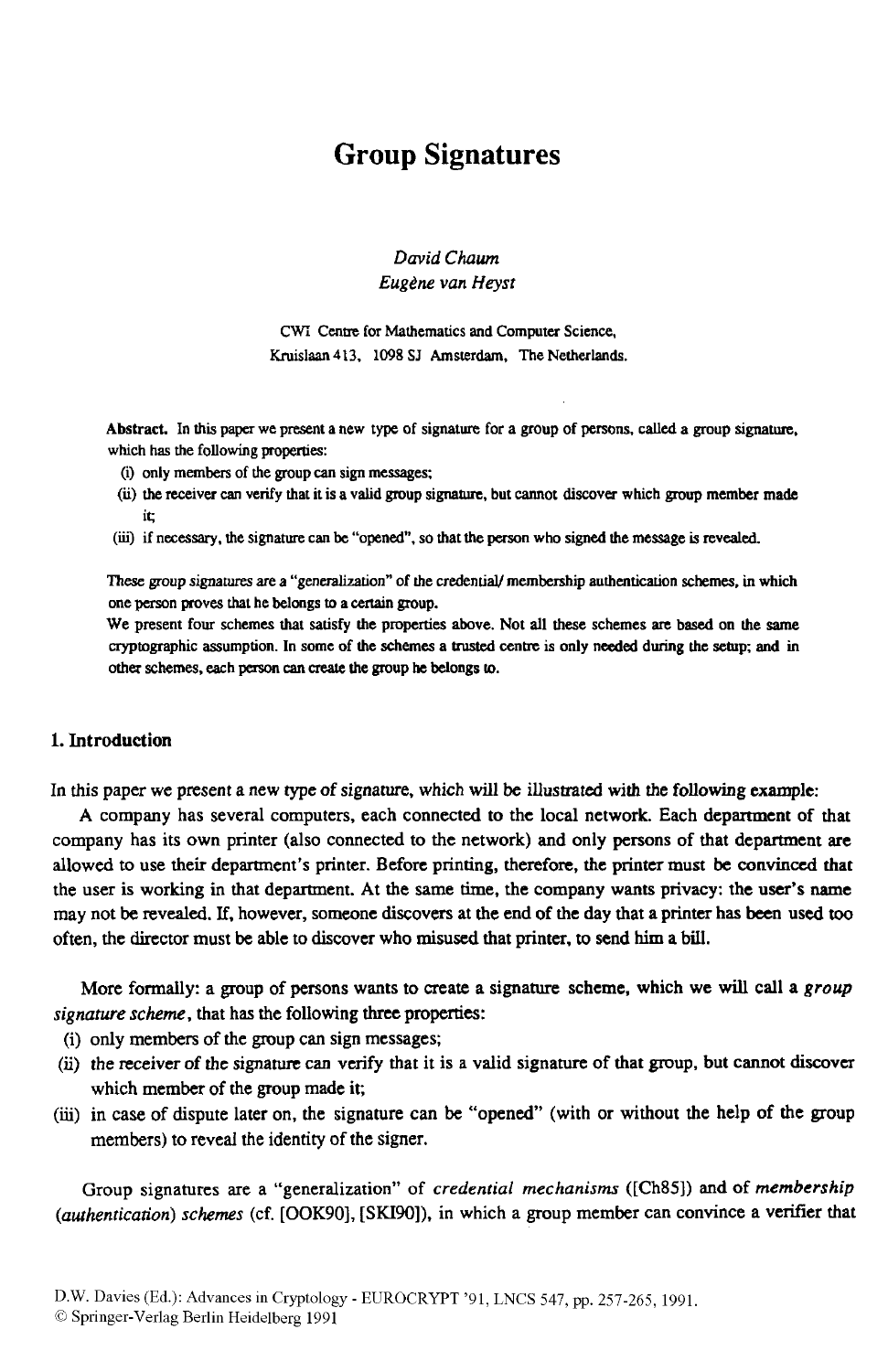he belongs to a certain group, without revealing his identity. **In** [00K90] and [SKI90], several of these schemes are proposed in which the same secret key is given to each group member. We define the following assumptions,

Assumption 1. For *each person ir is unfeasible to compute RSA roots (hence ir is unfeasible to split numbers thar are rhe product of some large primes; and it is unfeasible to compute discrere logarithms modulo a large composite number).* 

Assumption 2. For *each person ir is unfeasible to compute the discrete logarithm modulo a large prime nwnber.* 

In this paper, only one group of persons will be considered (the hierarchical situation will not be treated here); and four different group signature schemes **are** presented. These schemes *are* compared.

*Cryptographic assumption.* In the first scheme every public key system can be **used,** the other schemes are based **on** Assumption 1 or 2. In all schemes (except in some modifications of the first scheme), the privacy of the signer is protected computationally. Not even a person from the group **can** determine who made a certain signature (except of course for the person who made that signature). **Care** must of course be taken in the selection of the exponents **used** in order to protect the anonymity of the signer. See Section 6.

*Trusted authority*. Let Z be a trusted authority, which sets the group signature scheme ( it may be possible to distribute the power of *2).* Except for the first scheme, *2* is no longer needed after the setup. In the last scheme, a group signature scheme can be created from a "normal" setup, without a trusted authority.

*Creation of the group.* In the first two schemes the group of persons is fixed in advance. In the last two schemes, it is assumed that there is already a setup, based on **RSA** or discrete logarithm. If in these schemes someone **wants** to sign a message without revealing his name, then *at rhat moment* he creates some group of persons (for instance by picking them from a Trusted Public Directory of public keys) and proves that he belongs to that group. In case of dispute later on, the other ''group members" **are** able to deny that signature.

*Type of signamre.* In the last three schemes, the signatures made by the group members **are** undeniable signatures, but it is possible to make digital signatures. This can be realized as in  $[FS86]$ , by doing the  $k$ iterations of the confinnation protocol in parallel and let the recipient choose the challenge vector not randomly, but **as** the outcome of a one-way-function on the received numbers. Because **this** protocol is **no**  longer zero-knowledge, the signature and the confirnation protocol together will be a **digital** signature. Still to be proven is that this parallel protocol gives **"no** useful knowledge" to the recipient.

*Costs.* In **all** schemes the length of the public key (i.e., the number of bits of the group's public key) is linear in the number of group members. The **numbers** of bits and of computations **are** only compared in the case of the confirmation protocol, because in one disavowal protocol, these numbers **are** independent of the number of group members. We have not taken into account the looking-up of some public keys in a Trusted Public Directory.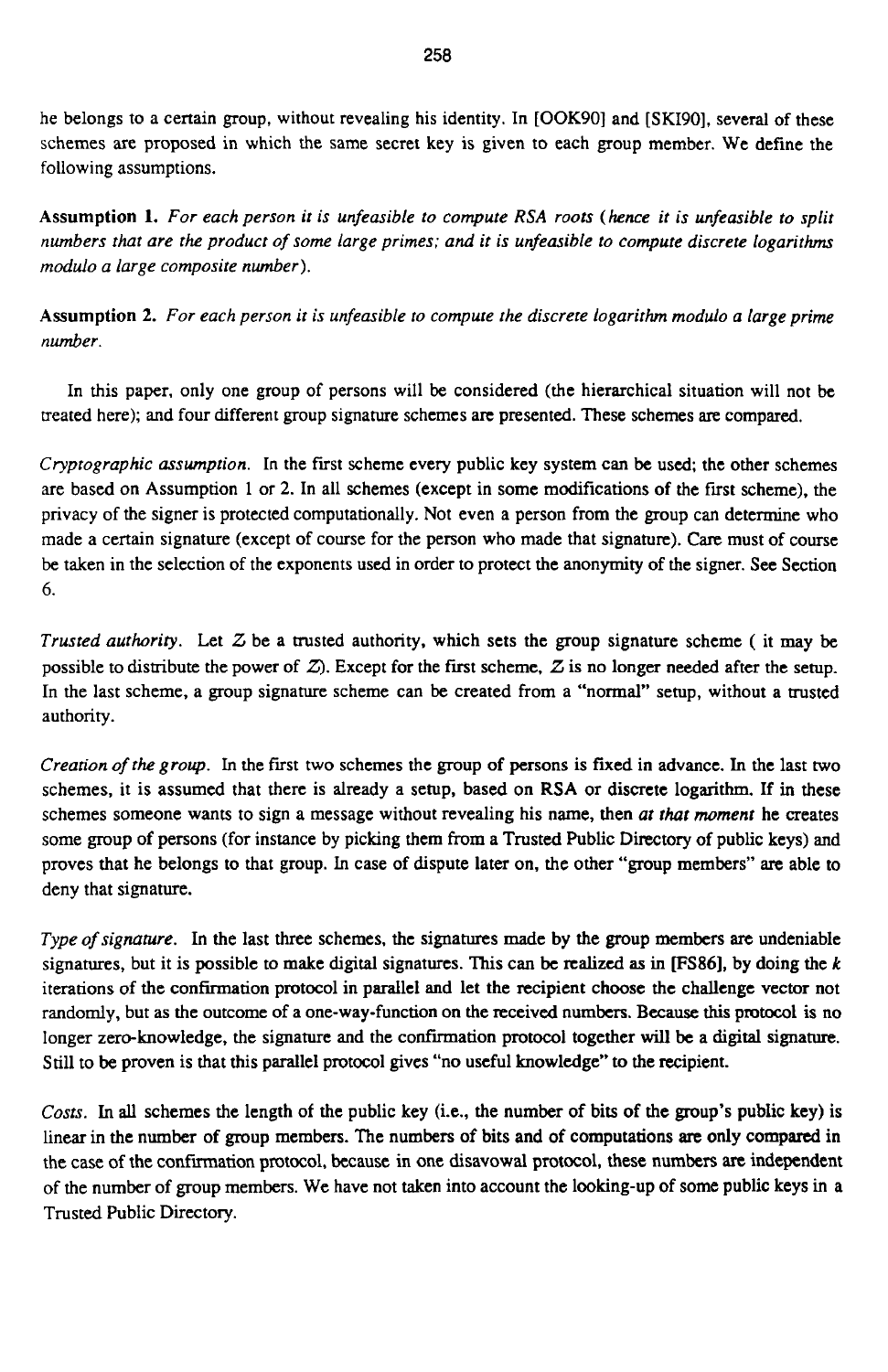|        |   |            |                     |             | ---        |                                    |                              |                               |
|--------|---|------------|---------------------|-------------|------------|------------------------------------|------------------------------|-------------------------------|
|        |   |            |                     |             |            |                                    |                              |                               |
|        |   |            |                     |             |            |                                    |                              |                               |
| Scheme |   | Based on   | 2 needed<br>to open | Group fixed | Type of    | Length of the Number of<br>group's | computations                 | Number of bits<br>transmitted |
| number |   | assumption | a signature         | in advance  | signature  | public key                         | during conf. <del>pr</del> . | during conf. pr.              |
|        |   | Any        | Yes                 | Yes         | Any type   | <b>Linear</b>                      | <b>Independent</b>           | Independent                   |
|        | 2 |            | No                  | Yes         | Undeniable | Linear                             | Linear                       | Independent                   |
|        |   |            | No                  | No          | Undeniable | Linear                             | Linear                       | Independent                   |
| 4      |   | ◠          | No                  | No          | Undeniable | Linear                             | Linear                       | Linear                        |
|        |   |            |                     |             |            |                                    |                              |                               |

Fig. 1. Comparison of the four group signature schemes presented in this paper. "Independent. **linear" means that the number is independent respectively linear in the number** of **group members.** 

#### **2.** First group signature scheme

 $Z$  chooses a public key system, gives each person a list of secret keys (these lists are all disjunct) and publishes the complete list of corresponding public keys (in random order) in a Trusted Public Directory.

Each person can sign a message with a secret key from his list, and the recipient can verify this signature with the corresponding public key from the public list. Each key will be used only once, otherwise signatures created with that key are linked. *2* knows all the lists of secret keys, so that in case of dispute, he knows who made the disputed signature. Hence  $Z$  is needed for the setup and for "opening" a signature.

If each person gets the same number of secret keys, then the length of the public key of this group signature scheme (i.e. the length of the Trusted Public Directory) is linear in the number of persons; but the number of messages a person can sign is fixed.

A problem with this scheme is that *2* knows all the secret keys of the group members and can therefore also create signatures. This can be prevented by using *blinded public keys.* Let the public key system used be based on Assumption **2:** for instance the ElGamal scheme [ElG85] or the undeniable signature scheme [CvA89]. Let g be a generator of the multiplicative group  $\mathbb{Z}_p^*$ , where p is a prime. Group member *i* creates his own secret key  $s_i$  and gives  $g^{s_i}$  (mod p) to Z. Thus Z has a list of all these public keys together with the group member's name. Each week *2* gives each group member *i* a randomly chosen number  $r_i \in \{1, \ldots, p-1\}$  and publishes the list of all the blinded public keys  $(g^{s_i})^{r_i}$ . During this week group member *i* will use  $s_i r_i \pmod{p-1}$  as secret key.

The advantages of this modification **are** that *2* cannot fake signatures, and that each group member only has to have one "really secret key" (for instance in a smart card), which can be blinded in order to make other secret keys. Only the one week's signatures can be linked, *so* that each group member can have only a few secret keys in his smart card to prevent this linking. If **an** *ri* is accidentally revealed, **still**  no more information about the secret key *si* **is** revealed.

In another modification, no trusted authority is needed: each user untraceably sends one *(or* more) public keys to a public list, which will be the public key of the group. But only group members **must** be able to send public keys to that list.

## **3.** Second group signature scheme

 $Z$  chooses two different large primes  $p,q$  together with a one-way-function f of which the outcome may be assumed to be coprime with  $N=pq$ .  $Z$  gives person *i* of the group a secret key  $s_i$ , which is a large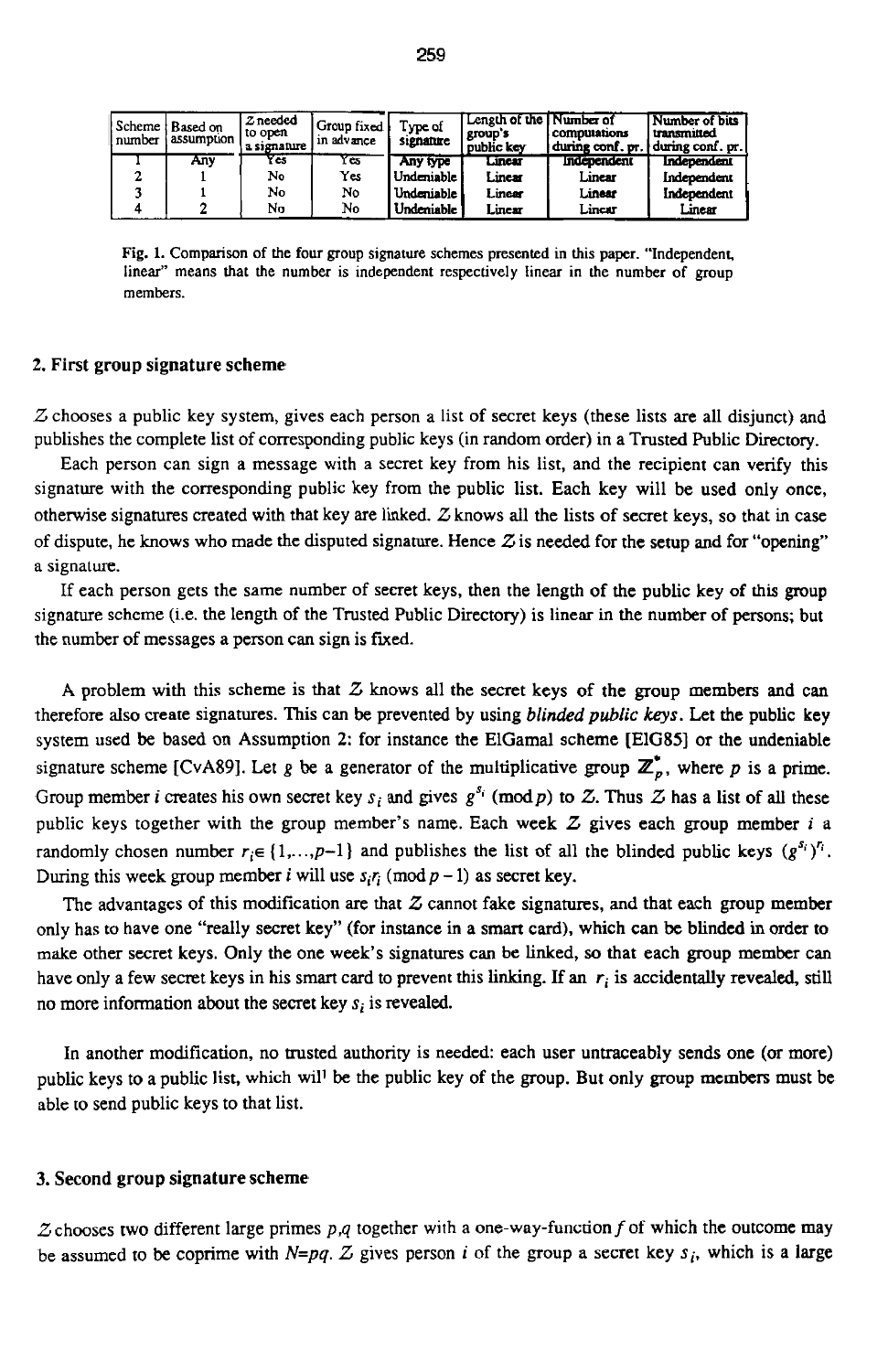prime randomly chosen from the set *(O=(rfil,* ..., L2fiJ- l), computes *v* = **nsi,** and publishes *N,v*  and  $f$ . If group member  $i$  wants to sign message  $n$ , his signature will be

$$
(f(n))^{s_i} \bmod N,
$$

and he has to prove to the recipient that  $s_i|v$  and that  $s_i \in \Phi$ , without revealing anything more about  $s_i$ (see Section *3.1).* In case of dispute later **on,** the recipient can perform a confirmatioddisavowal protocol with each group member, without the help of  $Z$  (see Section 3.2). To prove the security of these schemes we need Assumption 1.

## **3.1. Confirmation protocol**

We first consider the following instance, which is solved by [BCDvdG87] by using Protocol 1, which uses computationally secure blobs *B.* 

> $P$ 's secret :  $c$ . public :  $N, x, y, \Omega;$   $x, y \in \mathbb{Z}_N^*$ ,  $\Omega = \{ \alpha, ..., \alpha + \beta \} \subset \mathbb{N}$ . prove to  $\mathcal{V}$  :  $x^c \equiv y \pmod{N}$   $\land$   $c \in \Omega$ . **Instance 1.**



If this protocol is iterated *k* times,  $\nu$  will be convinced (with probability  $1-2^{-k}$ ) that  $c \in \tilde{\Omega} = {\alpha-\beta,...,\alpha+2\beta}$ , but  $\mathcal V$  will receive no knowledge other than the fact that  $c \in \Omega$  $= {\alpha, \ldots, \alpha+\beta}^{\dagger}$ .

## Protocol **1.** (for Instance 1)

- (1) *P* chooses  $r \in \{0, ..., \beta\}$ . He computes blobs on  $z_1 \equiv x^r \pmod{N}$  and  $z_2 \equiv x^{r-\beta} \pmod{N}$ , and *sends the unordered pair*  $\{B(z_1), B(z_2)\}\$  *to*  $\mathcal V$ *.*
- (2)  $\mathcal V$ *chooses randomly b* $\in$  {0.1} *and sends it to*  $\mathcal P$ *.*

(3) *T sends* **?/in case** 

- *b=O: r and opens both blobs.*
- $b=1$ :  $\tilde{r}$  which is (c+r) or (c+r- $\beta$ ), whichever is in the set  $\Omega$ , and opens respectively the *blob on*  $z_1$  *or*  $z_2$  *(which is called*  $\bar{z}$ *).*
- **(4)** *?/verifies in case* 
	- *b*=0: *that r* $\in$  {0,..., $\beta$ } *and that the blobs contain x<sup>r</sup> and*  $x^{r-\beta}$  *<i>in some order.*
	- *b*=1: *that*  $\bar{r} \in \Omega$ , *that one of the blobs contains*  $\bar{z}$  *and that*  $\tilde{z}$  *satisfies*  $x^{\bar{r}} \equiv \tilde{z}y$ *.*

If  $c \in \Omega$ , then the distribution of  $\tilde{r}$  is uniform over  $\Omega$  and is thus independent of c. With this protocol we will create a confirmation protocol, so let  $P$  be a fixed group member who wants to convince the recipient (verifier  $\psi$ ) that he gave him a valid signature *S*. So the following instance (in which we write *m* in stead of  $f(n)$ ) has to be solved:

<sup>&</sup>lt;sup>†</sup> Hence, by using  $\Omega = \{1,...,N\}$ , one can prove that he knows a discrete logarithm modulo N, without knowing  $\varphi(N)$ .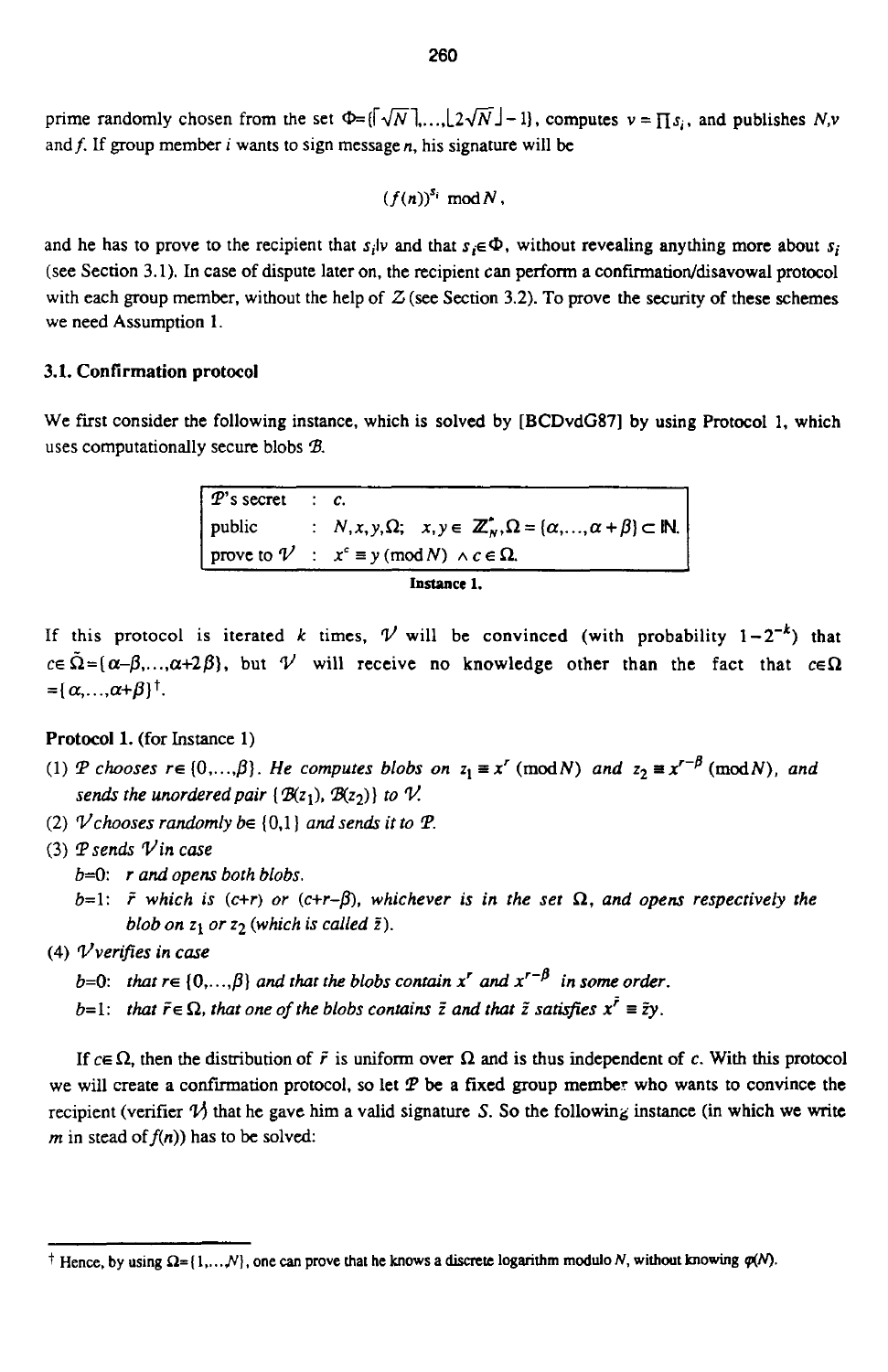```

public : N, v, m, S, \Phi; m, S \in \mathbb{Z}_N^*.
                                                   7 
prove to V: S \equiv m^x \pmod{N} \land s \in \Phi \land s|v.
                    Instance 2.
```
## Protocol 2. (for Instance 2)

Step 1. Prove the knowledge of *s* such that  $S \equiv m^s \pmod{N}$  and that  $s \in \Phi$  with Protocol 1, iterated *k*  $times$  (take  $\Omega = \Phi$ ,  $x=m$ ,  $y=S$  and  $c=s$ ).

Step 2. Prove that sIv as *follows* 

| $=$ m, y=S and c=s).<br>'lows |              |                                                |
|-------------------------------|--------------|------------------------------------------------|
| <b>Prover</b> $P$             |              | Verifier $\bm{\mathcal{V}}$                    |
| $b:=a^{\nu/s}$                | a≡S'<br>B(b) | chooses $r \in \{1, , N\}$                     |
| verifies a                    |              |                                                |
|                               | open blob    | verifies opening<br>and that $b \equiv m^{vr}$ |

Note that for all *x* the probability distributions of  $x^r \pmod{N}$  where  $r \in \{1, ..., \alpha(N)\}\$  or  $r \in \{1, \ldots, N\}$  are polynomially indistinguishable [CEvdG87]. Step 1 of this protocol was already proven to be sound, complete, and zero-knowledge. Step 2 is trivially complete and zero-knowledge (the blobs  $\mathcal B$ are computationally secure zero-knowledge). Because in Step 1 it is proved that  $S \equiv m^s$ , one can easily see that it is feasible to compute  $b = (m')^{\nu}$  from  $\{s, v, a = (m')^{\nu}\}$  if and only if siv (under the assumption that it is unfeasible to compute RSA roots. so here we use that *N* is not a prime). Hence Step 2 is also sound.  $\Box$ 

# 3.2. **Disavowal protocol**

If  $P$  wants to prove to  $\mathcal V$  that S is not his signature on m, the following instance has to be solved:

| $P$ 's secret          | : $s$ .                                                          |
|------------------------|------------------------------------------------------------------|
| public                 | : $N, v, m, S, \Phi$ ; $m, S \in \mathbb{Z}_N^*$ .               |
| prove to $\mathcal{V}$ | : $S \neq m' \pmod{N}$ $\land s \in \Phi \land s \downarrow v$ . |
| Instance 3.            |                                                                  |

There are no zero-knowledge disavowal protocols to prove that  $\alpha^x \neq \beta^x \pmod{N}$ , for given  $\{N,\alpha,\beta,\alpha^{\chi}\}\$ , where  $\varphi(N)$  is unknown. Therefore we use the following modification of [Ch90] to solve Instance 3.  $Z$  publishes  $\lt \tilde{g}, \tilde{h}$  >, which generates the whole group  $\mathbb{Z}_N^*$  (see the next section how to ( $N, \alpha, \beta, \alpha^x$ ), where  $\varphi(N)$  is unknown. Therefore we use the following modification of [Ch90] to solve<br>Instance 3. Z publishes  $\langle \xi, \tilde{h} \rangle$ , which generates the whole group  $\mathbb{Z}_N^*$  (see the next section how to<br> *l* be a very small constant such that exhaustive search over  $\{0, \ldots, l\}$  is feasible. Note that if  $S \equiv m^s$ , then P can not compute a from  $(\frac{m'}{s})^a$ , because  $(\frac{m'}{s})^a \equiv 1$ . So he has to guess a.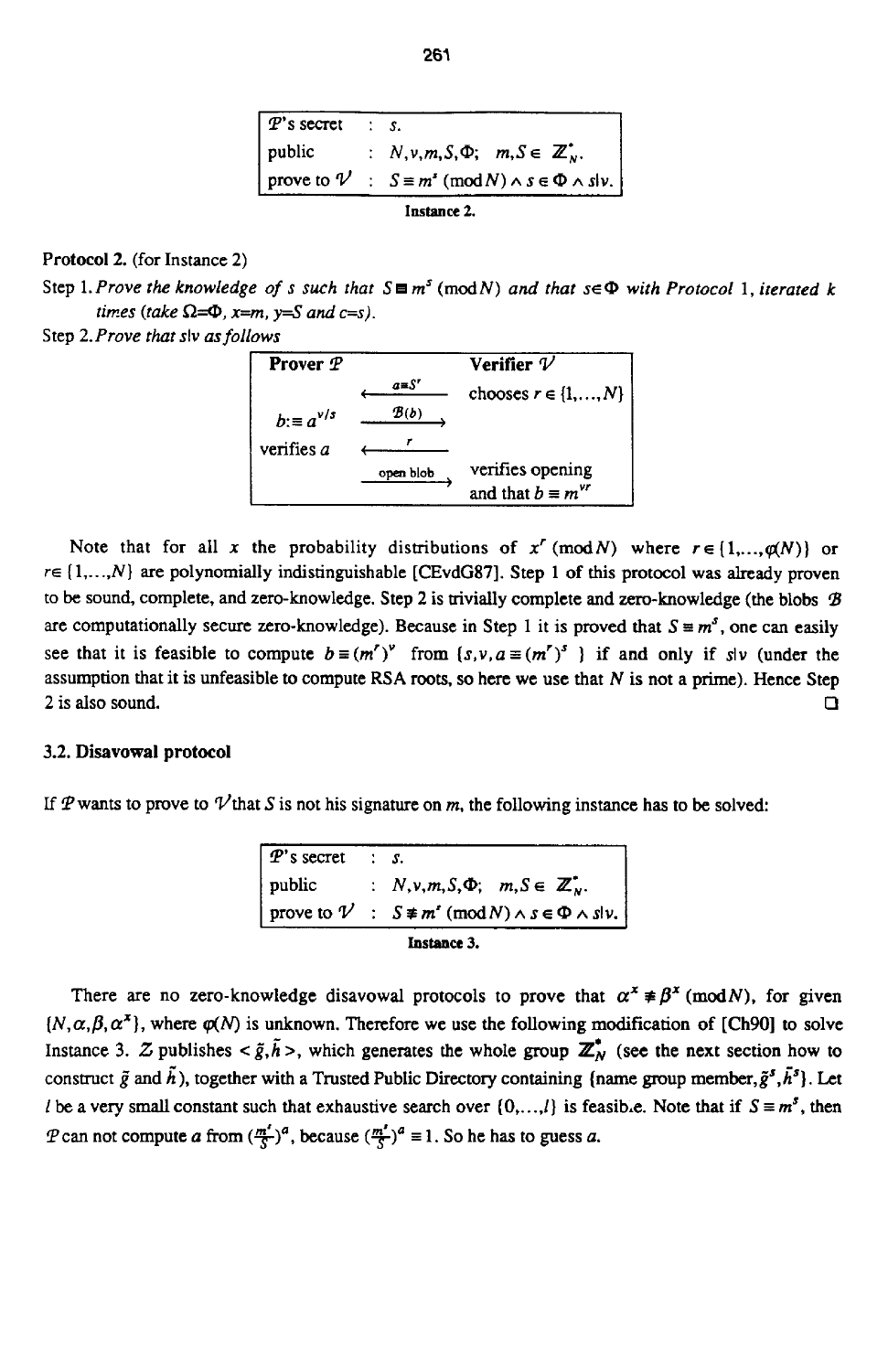

**Protocol 3. (for Instance 3)** 

#### **3.3.** Some **remarks on this group signature scheme**

If all group members except one conspire, the secret key of that one person is revealed. **This** threat can be easily eliminated if the authority *2* makes himself a member of the group, i.e., if *2* computes v as  $v = s_z$ .  $\prod s_i$ , where  $s_z$  is a secret key only known to Z. With this trick, the group can also consist of two members.

The number of bits of the public key v is linear in the number of persons, so raising a number to the power v will take a time linear in the number of group members.

The set  $\Phi$  can also be chosen in other ways, but it must satisfy the following conditions. If  $\Phi = {\varphi_1, \ldots, \varphi_1 + \varphi_2} \subset \mathbb{N}$ , then  $1, N, \varphi_1^2 \notin \tilde{\Phi} = {\varphi_1 - \varphi_2, \ldots, \varphi_1 + 2\varphi_2}$ . The first condition is necessary to avoid the use of  $s=1$ . According to the last condition the following conspiracy attack is avoided: if two group members, say *i* and *j*, conspire, they can create signatures  $S \equiv m^{s_i s_j}$ , which they can both disavow later. But  $s_i s_j \notin \tilde{\Phi}$ , so this signature will not be accepted in Step 1 of Protocol 2. Hence also the choice of *v/s* or **v** as exponent in the signature is avoided.

The blob B can be implemented in the following way: Z chooses generators  $g_p$  and  $h_q$  of  $\mathbb{Z}_p^*$  and  $\mathbb{Z}_q^*$  respectively, and constructs with the use of the Chinese Remainder Theorem  $g = \begin{cases} g_r \mod p \\ 1 \mod q \end{cases}$  and  $h \equiv \begin{cases} 1 & \text{mod } p \\ h & \text{mod } q \end{cases}$ . So  $\lt g, h$  generates  $\mathbb{Z}_N^*$  uniformly, but it reveals the factorization of *N*. Therefore he chooses integers  $a_1, a_2, b_1, b_2$  satisfying  $gcd(a_1, b_1, p - 1) = gcd(a_2, b_2, q - 1) = gcd(a_1b_2 - a_2b_1, \frac{\varphi(N)}{\lambda(N)}) = 1$ and publishes  $\tilde{g} \equiv g^{a_1} h^{a_2}$  and  $\tilde{h} \equiv g^{b_1} h^{b_2}$ . It is not difficult to see also that  $\langle \tilde{g}, \tilde{h} \rangle$  generates the whole group  $\mathbb{Z}_N^*$  uniformly, if the exponents are chosen from  $\{1,\ldots,\varphi(N)\}\)$ . Hence, in order for  $\mathcal P$  to make  $\mathcal{B}(y)$ , he chooses  $r_1, r_2 \in \{1, ..., N\}$  and creates  $\mathcal{B}(y)$  as  $yg^{r_1}h^{r_2} \pmod{N}$ .

Another method of implementation is the following:  $P$  chooses randomly  $k$  numbers  $g_1, \ldots, g_k$  from  $\{1,...,N\}$ . Then with high probability  $\langle g_1,...,g_k\rangle$  generates  $\mathbb{Z}_N^*$  nearly uniformly, for *k* sufficiently large. In this case no trusted centre **is** needed [Ch87].

## **4. Third group signature scheme**

For the security of this scheme we need Assumption 1, and we assume that there is a Trusted **Public**  Directory in which each person's **RSA** modulus is listed (the public RSA exponent is not needed in this group signature scheme).

The secret key of group member *i* will be the factorization of his own RSA modulus  $N_i = p_iq_i$ .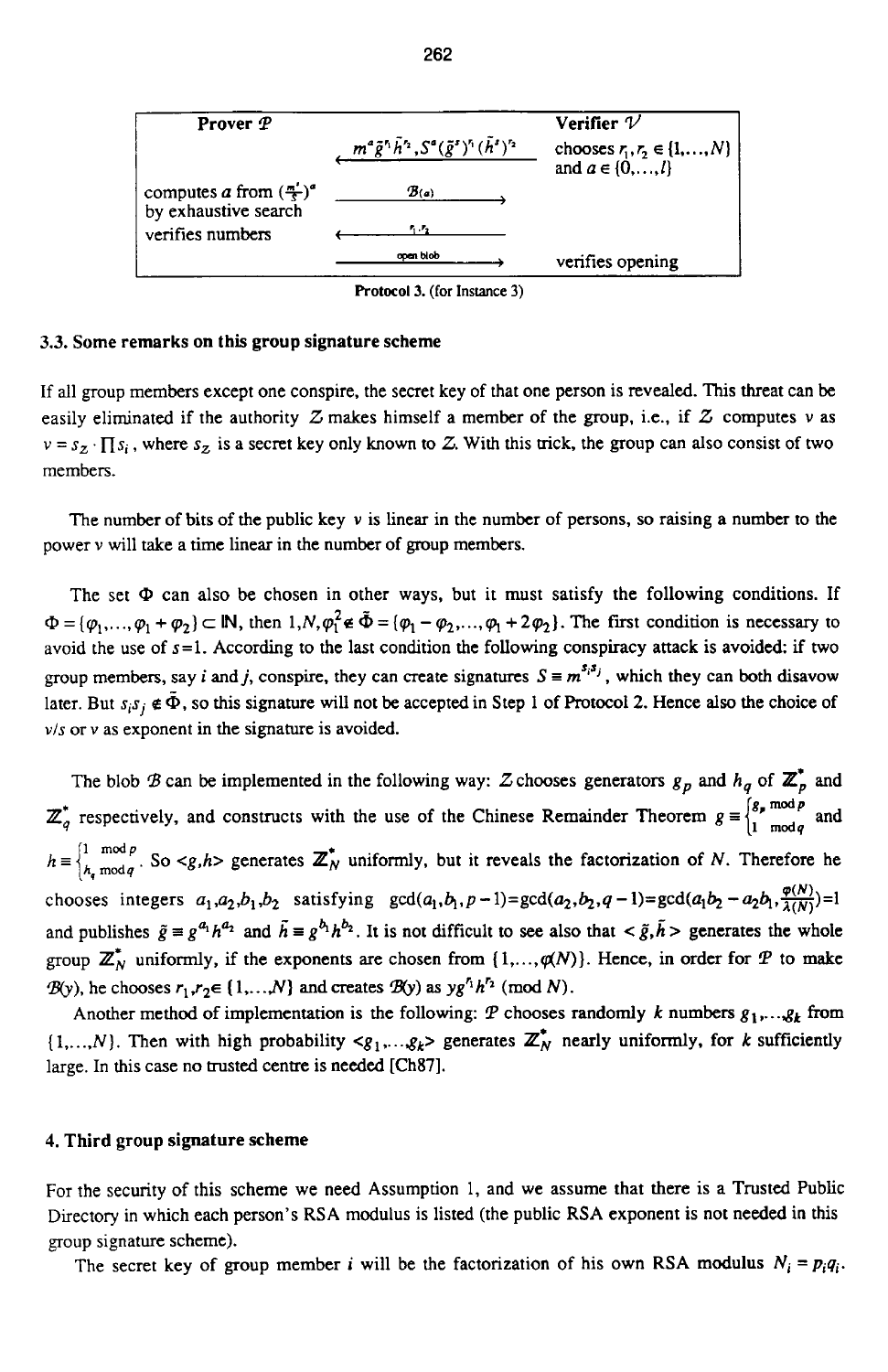During the setup,  $Z$  chooses an RSA-modulus  $N$ , which is independent of all the  $N_i$ 's. Let  $M$  be a public integer such that  $p_i \in \Phi = \sqrt{\frac{m}{M}}$ ,..., $\lfloor 2\sqrt{M} \rfloor - 1$  and  $q_i > 4\sqrt{M}$  (for all *i*). If person *i* wants to sign message *n*, he chooses randomly some set  $\Gamma$  of persons (including himself); his signature will be

$$
\Gamma, \quad (f(n))^{p_i} \bmod N,
$$

and he has to give a zero knowledge proof that the used exponent  $p_i \in \Phi$  and that  $p_i$  is a divisor of the product of the RSA moduli of the persons of  $\Gamma$ . This can be done with Protocol 2 (with  $\Omega = \Phi$ ), because  $N_i > q_i > 4\sqrt{M}$  and thus all moduli, every product of two prime divisors of different moduli and each  $q_i$ are no elements of  $\tilde{\Phi}=[\sqrt{M}],...,[3\sqrt{M}]\rangle$ . Hence the exponent used in the signature must be  $p_i$ . If a group member wants to deny a signature, he can use Protocol **3.** 

## *5.* Fourth group signature scheme

The fourth group signature scheme is based on Assumption **2.** Let *p* be a large public prime and let *g,h*  be public generators of  $\mathbb{Z}_p^*$ . Person *i* has a secret key  $s_i$  and a public key  $k_i \equiv g^{s_i} \pmod{p}$ . If person *i* wants to sign message  $m=f(n)$ , he randomly chooses some set  $\Gamma$  of persons (including himself); and his signature will be

$$
\Gamma, m^{s_i} \pmod{p},
$$

and he has to give a zero-knowledge proof that the secret exponent used in that signature is also used in the public key of somebody of the group  $\Gamma$ , i.e. the protocol has to solve the following instance:

> $\overline{P}$ 's secret :  $s_i$ . to prove to  $\mathcal{V}$  :  $S \equiv m^{t_i} \pmod{p} \wedge g^{t_i} \in \{k_i | j \in \Gamma\}.$ **Instance 4.**  public :  $p, g, h, S, \Gamma$ .

To prove this, *T* uses the following protocol, which gives no additional information about *i* and *si.*  We have compressed the proofs that  $S$  is of the correct form, that the exponents used in  $S$  and in some public key are the same, and that the public key is used by somebody in  $\Gamma$  into one protocol.

Protocol **4.** (for Instance **4)** 

- (1)  $\mathcal P$  *chooses numbers*  $r_1, \ldots, r_{|\Gamma|}, t_1, t_2, t_3 \in \{1, \ldots, p-1\}$  and a permutation  $\tau$  of  $\Gamma$ . He sends  $\mathcal V$  the  $numbers: x \equiv \left(\frac{g}{m}\right)^{t_1} h^{t_2} \pmod{p}, y \equiv m^{t_3} \pmod{p} \text{ and } z_{\tau(j)} \equiv k_j h^{r_j} \pmod{p} \text{ (for all } j \in \Gamma).$
- (2)  $\mathcal{V}$ *chooses b* $\in$  {0, <sup>1</sup>} *and sends b to P*.
- $(3)$   $P$  sends  $V$  in case
	- *b*=0:  $r_1$ ,..., $r_{\text{IPP}}t_1$ , $t_2$ , $t_3$  *and*  $\tau$ .
	- *b*=1:  $t_1 + s_i$ ,  $t_2 + r_i$ ,  $t_3 + s_i$  and index  $\tau(i)$ .

 $(4)$   $\mathcal V$  verifies in case

- $b=0$ : *that the numbers*  $x, y, z_1, \ldots, z_{\text{max}}$  *are formed correctly.*
- *b*=1: *that*  $yS \equiv m^{t_3+s_i} \pmod{p}$  *and that*  $xz_{\tau(i)} \equiv Sh^{t_2+s_i} (g/m)^{t_1+s_i} \pmod{p}$ .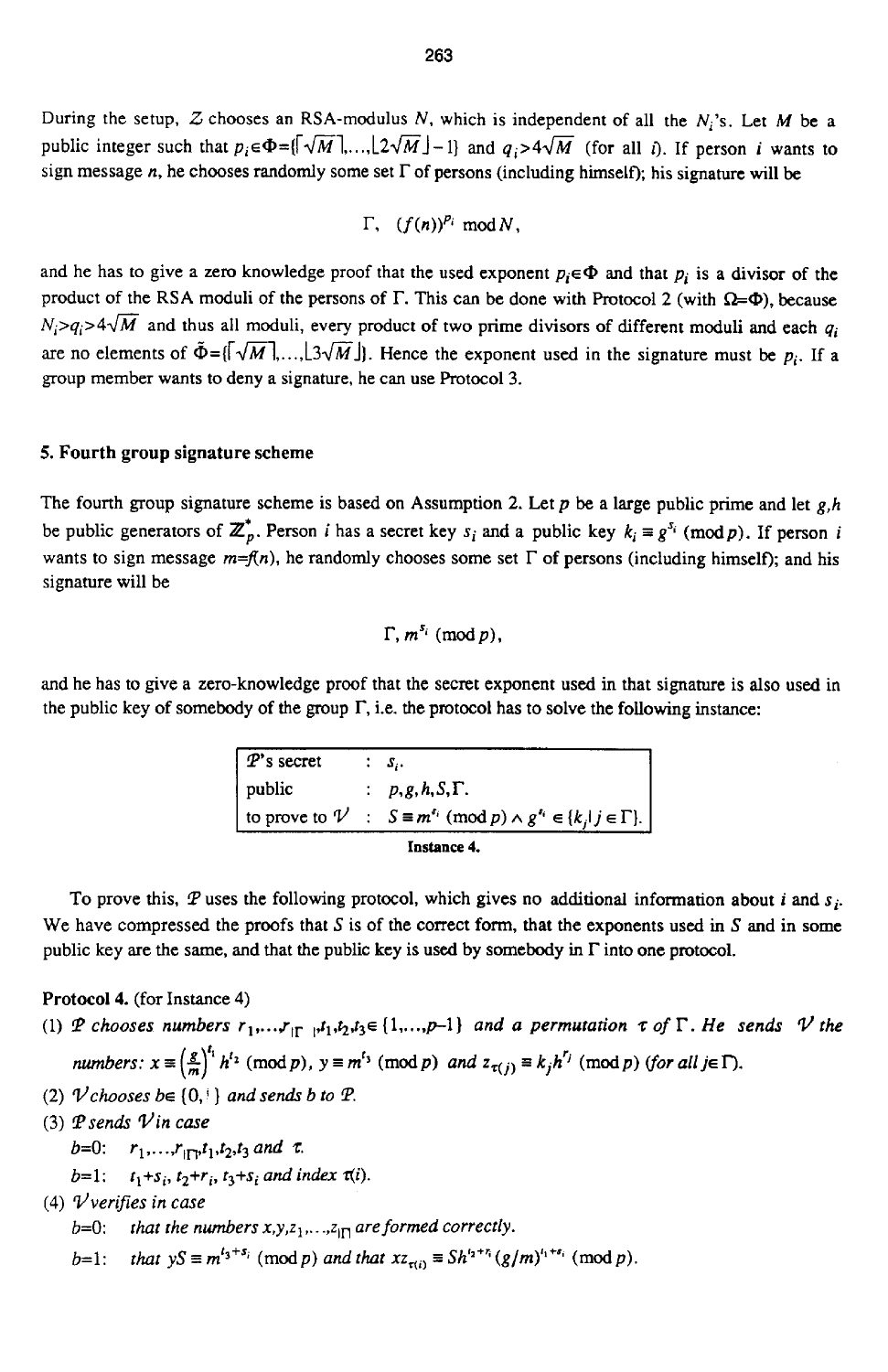If P can answer both questions, then he knows  $s_i$ ; it is easy to see that this  $s_i$  satisfies  $S = m^{s_i}$  and  $k_i = g^{s_i}$ . Hence if this protocol is iterated *k* times, then  $\nu$  will be convinced with confidence 1-2<sup>-k</sup>. This protocol is also zero-knowledge because it can be simulated (with the same probability distributions) by:

(1) Choose a permutation  $\tau$  of  $\Gamma$ , *numbers*  $r_1, ..., r_{\vert \Gamma\vert}, t_1, t_2, t_3 \in \{1, ..., p-1\}$  and  $e \in \{0, 1\}$ .

*Compute and send the numbers:*  $z_{\tau(j)} \equiv k_j h^{r_j} \pmod{p}$   $(j \in \Gamma)$ ,  $y \equiv m^{l_3} / S^e \pmod{p}$  *a n d*  $x \equiv \left(\frac{g}{m}\right)^{l_1} h^{l_2} (S / z_{\tau(i)})^e \pmod{p}.$  $(2)$  *Receive b* $\in$   $\{0,1\}$ . (3) *Send in case* 

 $e=b=0$  :  $r_1,...,r_{\text{ID}},t_1,t_2,t_3$  and  $\tau$ .  $e=b=1$  : *index*  $\tau(i)$  *and*  $t_1, t_2, t_3$ . **e&** : *restart this algorithm.* 

If **a** person wants to deny a group signature, he can for instance use the disavowal protocol of [Ch90].

## 6. Some open problems

We have presented several group signature schemes, in which to open a signature the recipient asks *2* or he performs a disavowal protocol with each group member. Is it possible to create other situations, such as: a majority of the group members can open a signature?

Is it possible to make digital group signatures other **than** by using **[FS86]** on undeniable signatures?

**Can** the results of **[SSW]** and [Per851 be applied to show that specific choices of the exponents in the schemes of Sections **2-4** and *5,* respectively, protect anonymity in ways equivalent to known computational problems?

Is it possible to modify the fourth group signature system in such a way that the number of transmitted bits during the confirmation protocol is independent of the number of group members?

#### Acknowledgements

We would like to thank Jurjen Bos very much for his patience in listening to all the earlier schemes we proposed, and for his enthusiasm in breaking those; we **also** thank Gilles Brassard, Adam Cornford. Matthijs Coster, Jan-Hendrik Evense, Maarten van der Ham, and Thijs Veugen for their help.

## References

- [BCDvdG87] Ernest Brickell, David Chaum. Ivan DamgArd and Jeroen van de Graaf, Gradual and verifiable release of a secret, *Advances in* **Cryprology** *-CRYPT0 87,* C. Pomerance ed., Lecture Notes in Computer Science 293, Springer-Verlag, pp. **156-166.**
- David Chaum, Showing credentials without identification, *Advances in* **Cryprology**  *EUROCRYPT* **85,** F. Pichler ed., Lecture Notes in Computer Science 219, Springer-Verlag, pp. **241** -244. [ChSS]
- David Chaum, Blinding for unanticipated signatures, *Advances in Cryprofogy*  [Ch87]

**264**